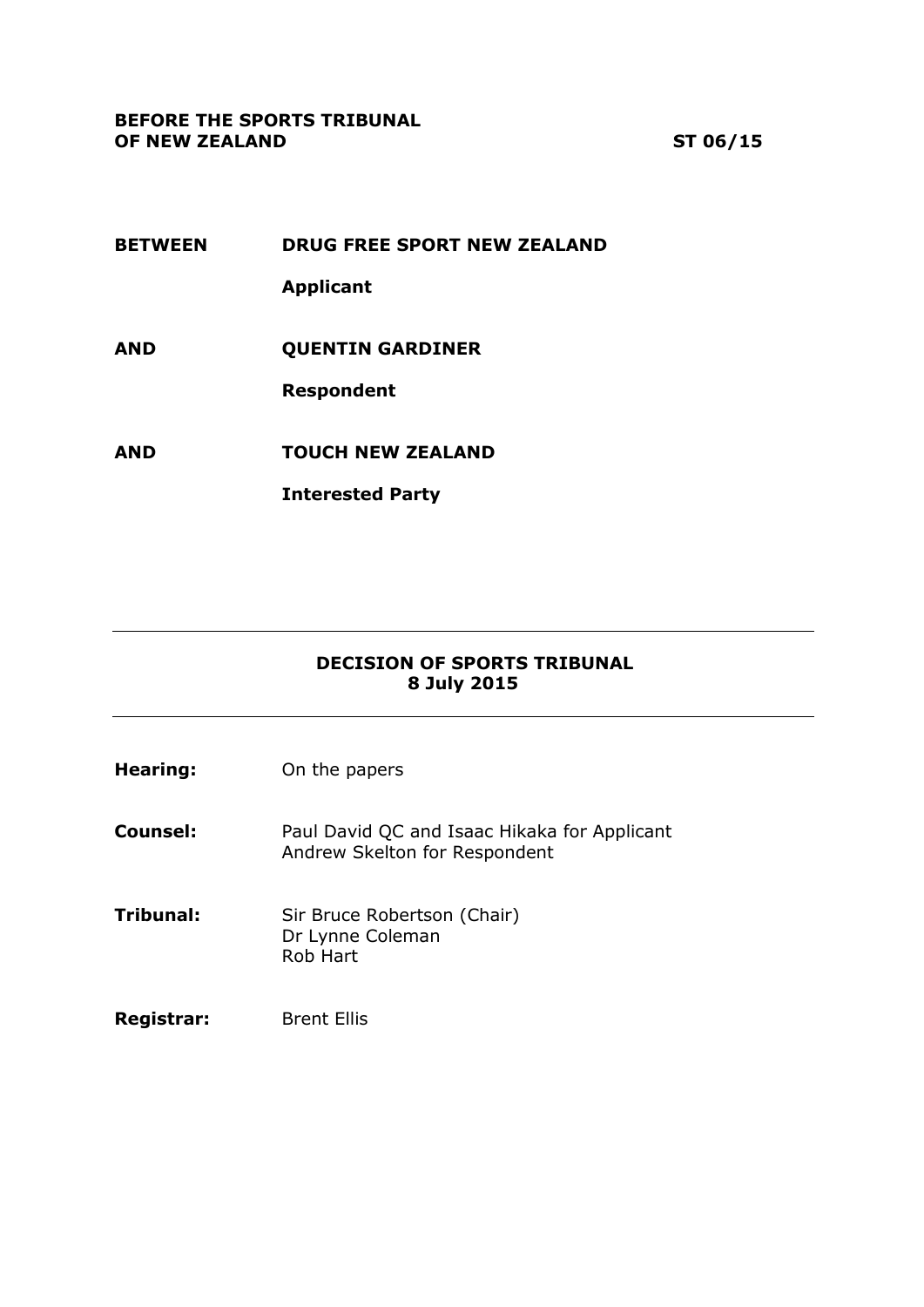#### **Introduction**

1. Quentin Gardiner faced one anti-doping rule violation proceeding of having the presence of a prohibited substance in a sample taken from him. Having admitted the allegation, he wished to be heard as to sanction. The case is unusual only in that counsel have filed a joint memorandum recording an agreed submission as to outcome.

### **Background**

- 2. A sample was taken from Mr Gardiner after the final of the Touch Nationals on 8 March 2015. The "A" sample tested positive for methylhexaneamine. Methylhexaneamine is a specified substance under class S6 Stimulants on the WADA 2015 Prohibited List. The athlete did not request a "B" sample analysis.
- 3. On 29 April 2015, Mr Gardiner was provisionally suspended. Anti-doping rule violation proceedings were brought by Drug Free Sport New Zealand (DFSNZ) on 5 May 2015. A violation of Rule 2.1 of the Sports Anti-Doping Rules 2015 (SADR) was admitted by the Athlete in his Notice of Defence on 14 May 2015.
- 4. Mr Gardiner says that the source of the positive test for methylhexaneamine was the ingestion of The Curse and/or C4 Extreme supplements. He had listed both these products on his doping control form. He has tendered evidence that suggests that The Curse and C4 Extreme historically contained methylhexaneamine, but no longer do so.
- 5. Mr Gardiner took The Curse during the Touch Nationals competition. He took C4 Extreme the day before the Touch Nationals, three days before testing. He contended that the container of The Curse and/or C4 Extreme that he used at these times must have come from an old batch.

#### **Relevant provisions**

6. The 2015 Code has seen significant amendment to the sanctions regime. Previously, the sanction for this kind of violation involving a specified substance would have fallen under Article 10.4, under which if the athlete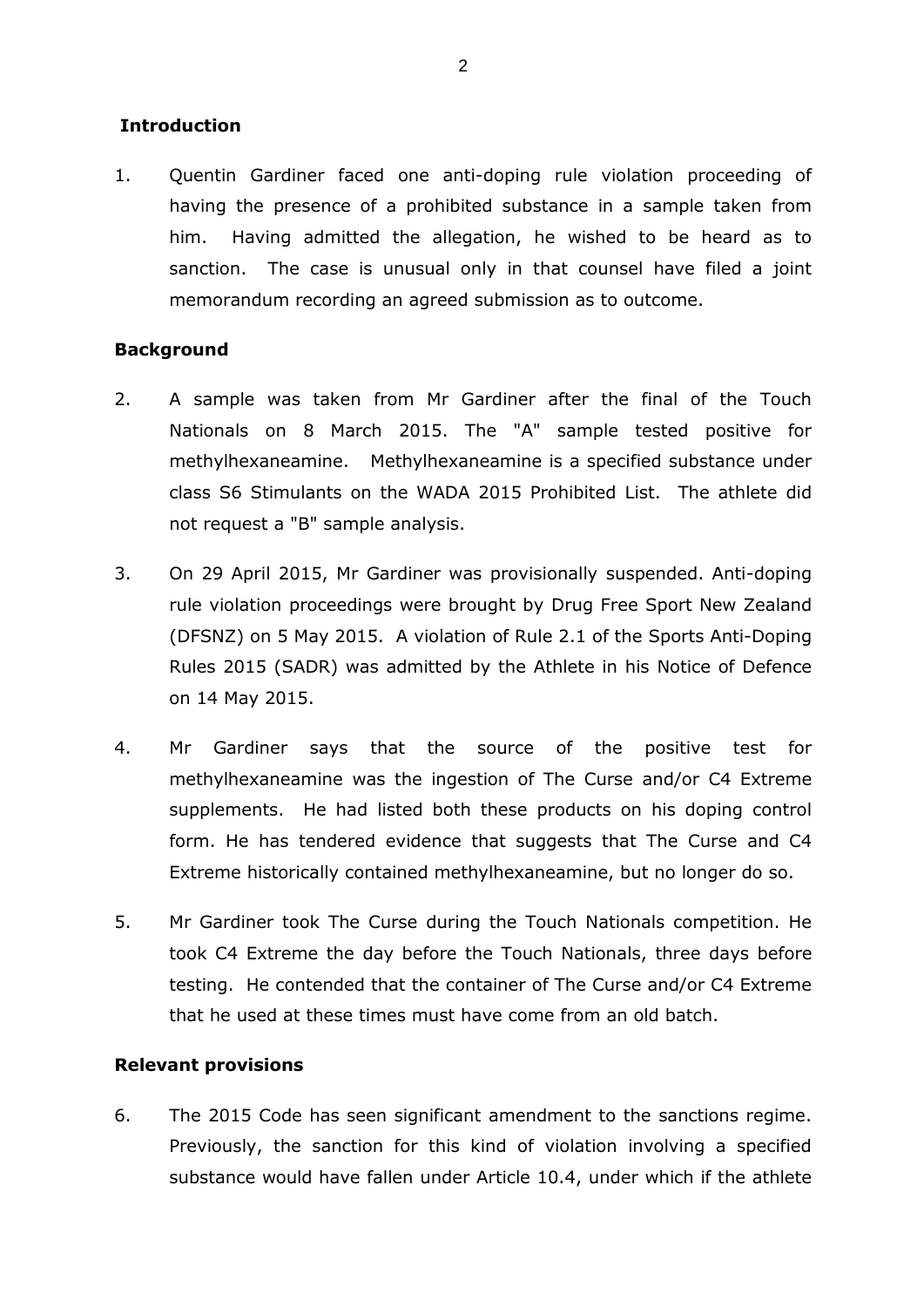could show no intent to enhance sports performance then the Tribunal would arrive at a sanction by assessing the athlete's fault in connection with the violation.

- 7. Article 10.4 has in effect been replaced by Article/SADR 10.5.1.1. This provision contains a different threshold for its application. After showing how the prohibited substance came to be in his or her system, the athlete must now show no significant fault or negligence if he or she is to avoid the standard two-year period of ineligibility. 'No significant fault or negligence' is a defined term and standard under the Code and has been present since its inception. The enquiry into a plea of no significant fault involves assessing the fault of the athlete in relation to the violation in the circumstances of the case in the context of the Code as a regime under which the athlete has to exercise utmost caution and take all reasonable steps to avoid positive tests. If no significant fault is shown then under 10.5.1.1 the Tribunal has to assess fault to arrive at a sanction between a reprimand and two years ineligibility. In contrast to the approach under the old Article 10.4, this assessment relates to the degree of fault on the part of the athlete that has been considered to be not significant.
- 8. Under the current SADR the starting point is Rule 10.2. DFSNZ did not contend that the violation was intentional. A two year period of ineligibility therefore applies pursuant to Rule 10.2.2 unless the Athlete can establish grounds for a reduction.
- 9. The applicable ground could be under Rule 10.5.1.1, which provides:

Where the anti-doping rule violation involves a Specified Substance, and the Athlete or other Person can establish No Significant Fault or Negligence, then the period of Ineligibility shall be, at a minimum, a reprimand and no period of Ineligibility, and at a maximum, two years of Ineligibility, depending on the Athlete's or other Person's degree of Fault.

10. No Significant Fault or Negligence is defined in the SADR as:

The Athlete or other Person's establishing that his or her Fault or negligence, when viewed in the totality of the circumstances and taking into account the criteria for No Fault or Negligence, was not significant in relationship to the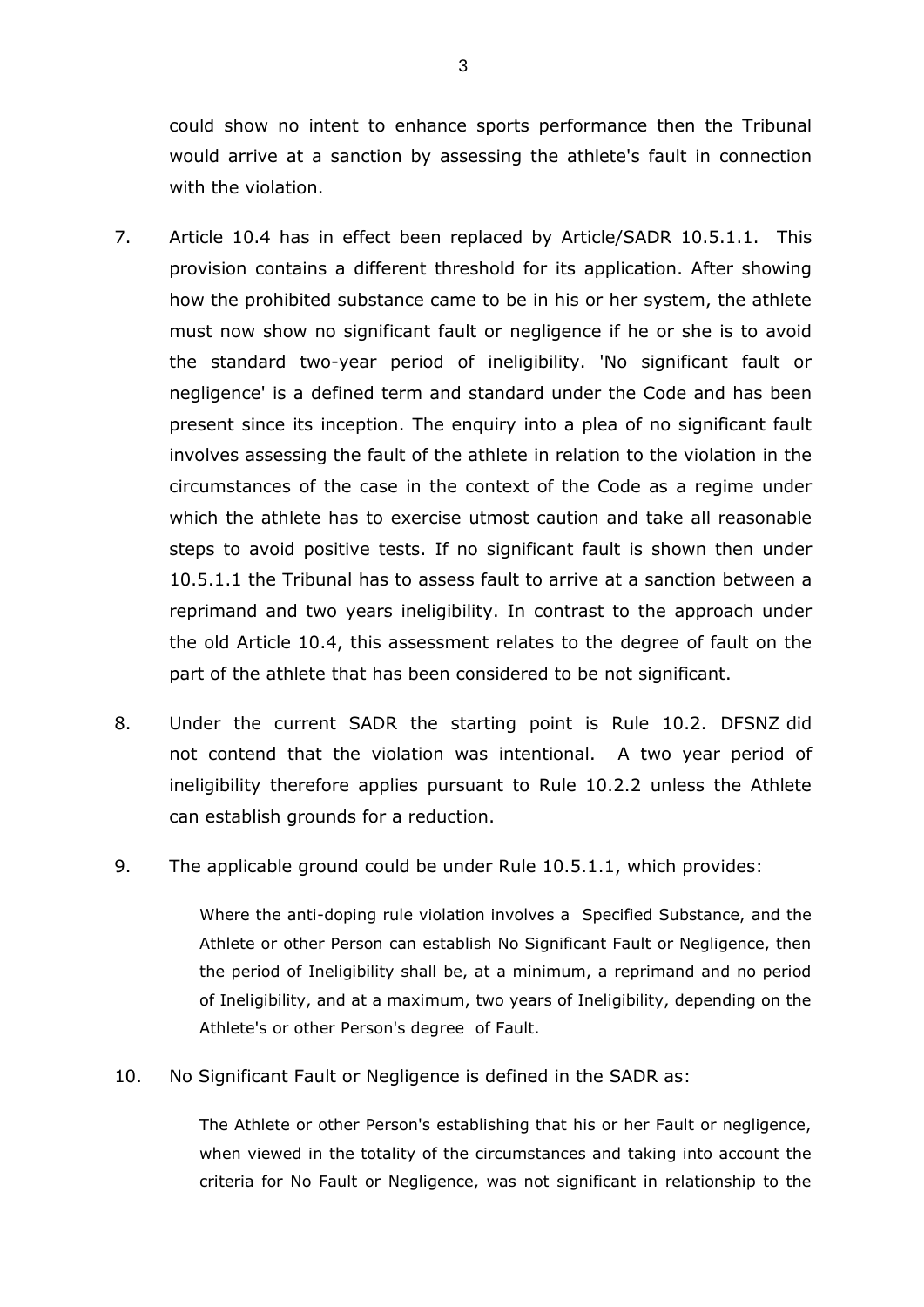Anti-Doping Rule Violation. Except in the case of a Minor, for any violation of Rule 2.1, the Athlete must also establish how the Prohibited Substance entered his or her system.

11. No Fault or Negligence is defined as:

The Athlete or other Person's establishing that he or she did not know or suspect, and could not reasonably have known or suspected even with the exercise of utmost caution, that he or she had Used or had been administered the Prohibited Substance or Prohibited Method or otherwise violated an antidoping rule. Except in the case of a Minor, for any violation of Rule 2.1, the Athlete must also establish how the Prohibited Substance entered his or her system.

- 12. As the joint memorandum noted the issues before us are:
	- (a) Is the Tribunal satisfied that the Athlete has established how the prohibited substance entered his system?
	- (b) If so, is the Tribunal satisfied that the Athlete can establish no significant fault or negligence?
	- (c) If so, what sanction is appropriate (between a reprimand and two years of Ineligibility)?
	- (d) What should be the start date of any period of ineligibility?

# **Can the Athlete establish how the prohibited substance entered his system?**

- 13. Mr Gardiner said he took two supplements in the period before the test C4 and The Curse. Both these substances have historically contained methylhexaneamine.
- 14. Mr Gardiner could have consumed a batch of either C4 and/or The Curse that was produced in a time when methylhexaneamine was still included as an ingredient.
- 15. DFSNZ accepted this is sufficient for the Tribunal to be satisfied on the balance of probabilities (as required by SADR 3.1) that the substance entered Mr Gardiner's system through his consumption of C4 and/or The Curse that came from an out-of-date batch.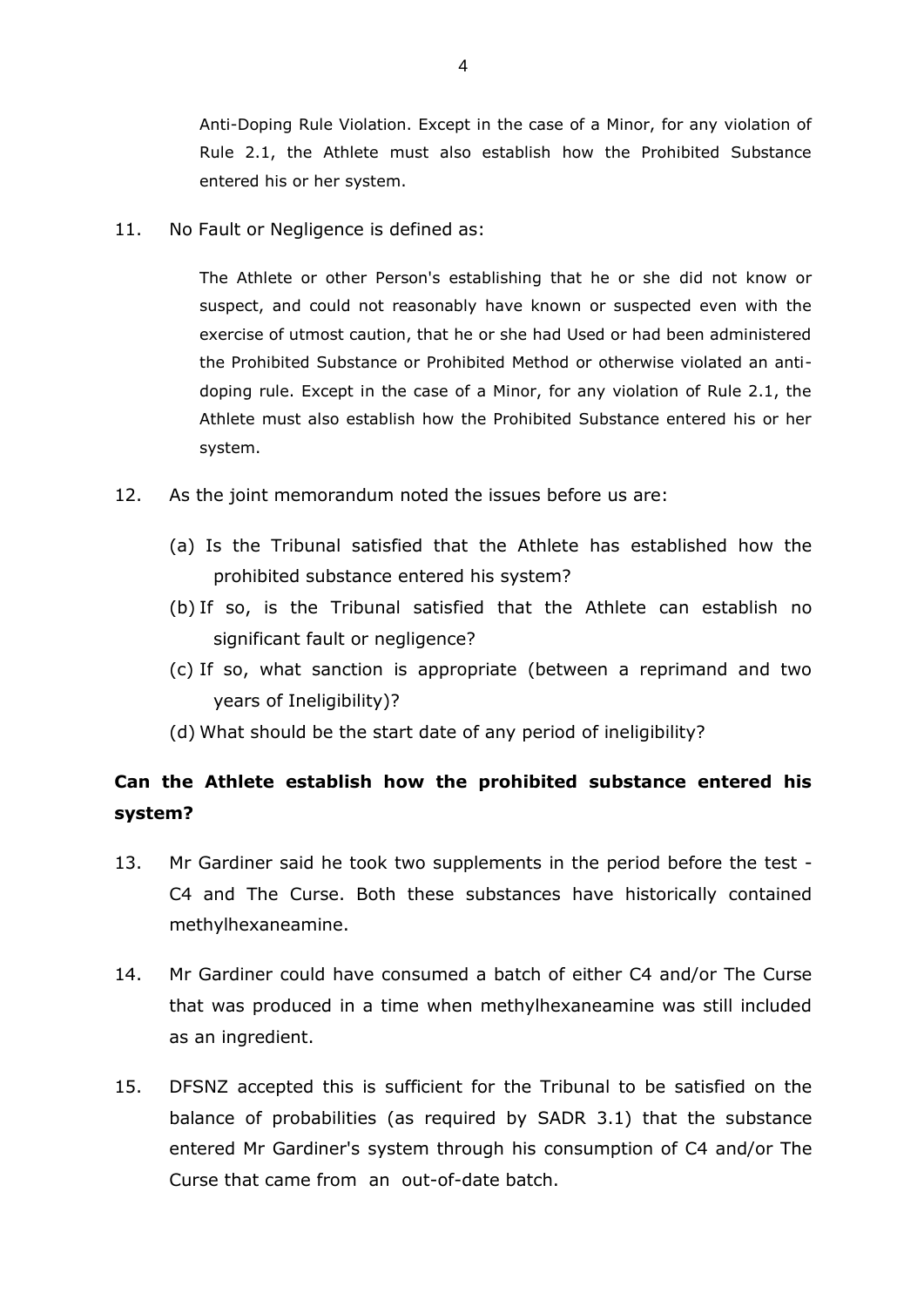# **Is the Tribunal satisfied that the Athlete can establish no significant fault or negligence?**

- 16. DFSNZ accepted it was arguable that Mr Gardiner could establish that he had no significant fault or negligence as:
	- (a) Mr Gardiner does not recall receiving any education on anti-doping matters (DFSNZ has no record of his attendance at an education seminar);
	- (b) he was previously told by supplement suppliers that The Curse and C4 Extreme did not contain any banned substances;
	- (c) gym members and team mates had told him that The Curse was ok to use;
	- (d) he had checked the label of an earlier container of The Curse and an earlier sachet of C4 Extreme and did not see any warnings or indications that they contained banned substances.
- 17. We find that Mr Gardiner has established no significant fault or negligence.

#### **Sanction**

- 18. What is the appropriate sanction, having regard to Mr Gardiner's degree of fault? This is a fact specific enquiry.
- 19. Again, having considered the material filed DFSNZ submitted a period has ineligibility of 15 months was appropriate. In the context of the regime of athlete responsibility imposed by the SADR/Code, Mr Gardiner's fault is at the higher end of the scale as he:
	- (a) Did not examine the labels of the products he actually took;
	- (b) Sourced the supplements at a discounted rate from a friend, rather than through a reputable supplier;
	- (c) Did not conduct any internet searches in respect of the products;
	- (d) Did not contact DFSNZ in respect of the products; and
	- (e) Used the supplements immediately before and during competition.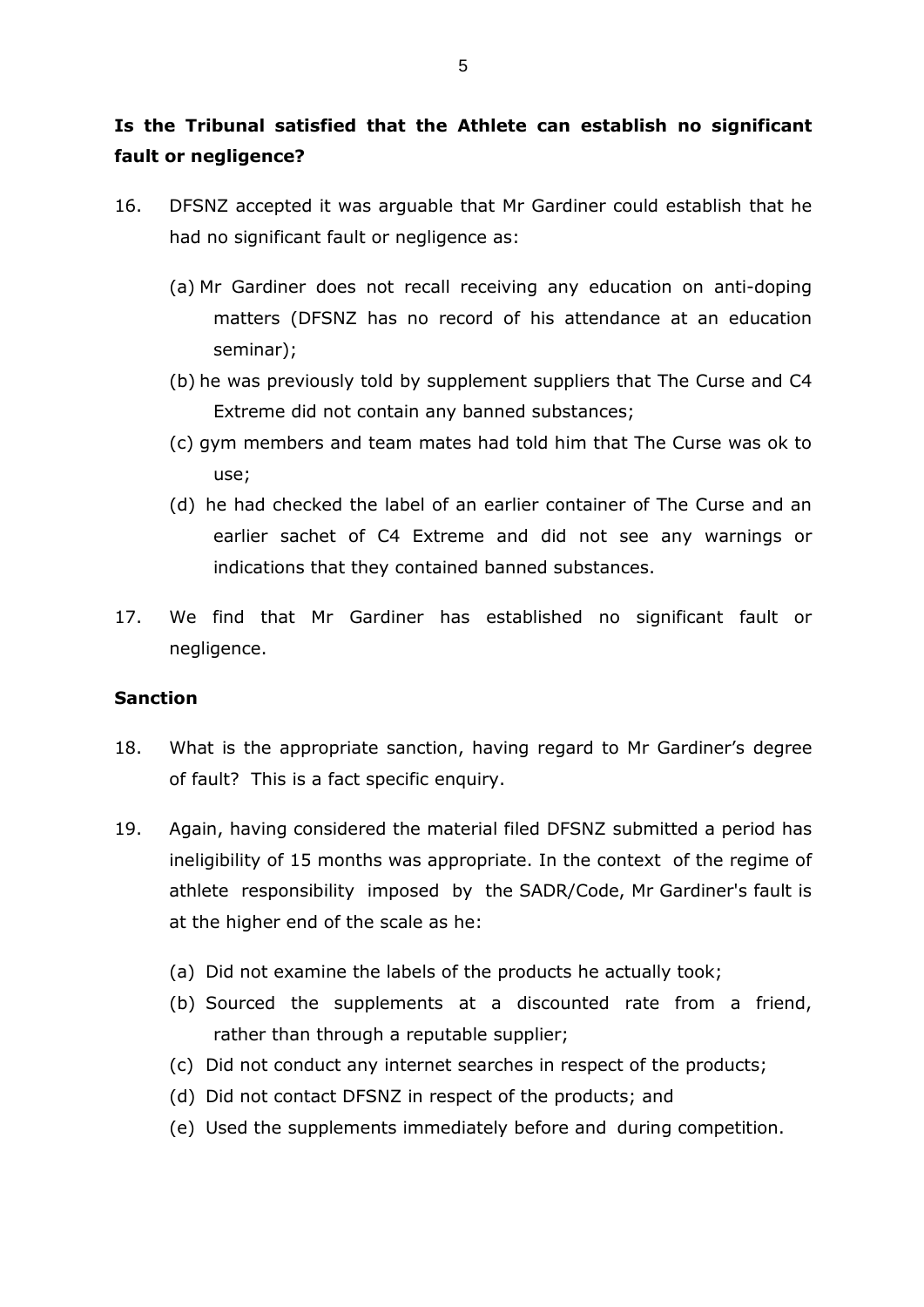- 20. In the unusual circumstances of the case, DFSNZ noted that the athlete had checked earlier labels of the same product, which did not note any prohibited substance or give a warning. The current stock of the product appears to not contain any prohibited substances. Mr Gardiner has been caught by what appears to be old stock.
- 21. DFSNZ also noted that the sanctions regime has recently changed. While this case falls under SADR 2015 and the approach to the assessment of sanctions for this kind of violation involving a specified substance has changed fundamentally under SADR 10.5.1.1, DFSNZ accepted that the consequences of the change are unlikely to have been apparent to all athletes as the new Code was introduced. To avoid any perception of unfairness with proceedings under the old Article 14.4, DFSNZ considered sanctions under that Article in reaching its recommendation (even although the range of fault being considered under Article 14.4 was much wider in scope). The parties accepted that 15 months is at the higher end of the sanctions arrived at by this Tribunal in carrying out assessments of fault under the old Article 14.4 of the 2009 Code but perhaps might be considered a lenient outcome under SADR 10.5.1.1 with its different requirements.
- 22. DFSNZ submitted its approach in this case should not be used as a precedent as the difference between the time of the old Code and the new Code will mean that potential unfairness will not arise.
- 23. DFSNZ recommended that the period of ineligibility begin from the date of sample collection on 8 March 2015 under Rule 10.11.2 SADR, on the basis of a timely admission from the Athlete. We agree with that approach.

#### **Decision**

24. The Tribunal is satisfied that the submissions in the joint memorandum properly reflect the relevant considerations and Mr Gardiner is ineligible from participating in sport, as set out in Rule 10.12 SADR, for 15 months from 8 March 2015.